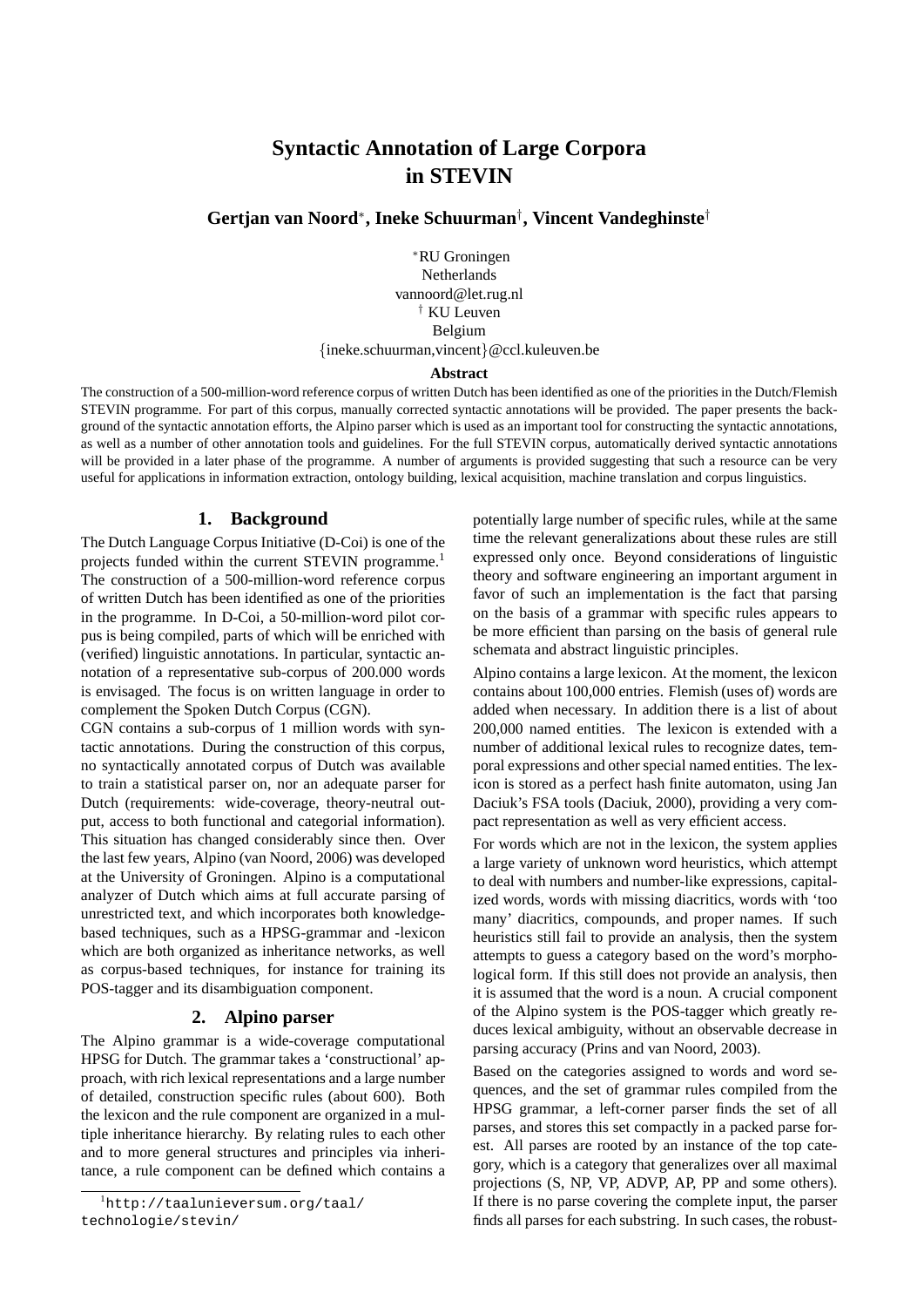| corpus         | sents length |             | $F-sc$ $CA\%$ |
|----------------|--------------|-------------|---------------|
| Alpino 7136    | 20           | 88.50 87.92 |               |
| $Trouw = 1400$ | 17           | 91.14 90.87 |               |

Table 1: Accuracy of Alpino on Alpino treebank, and on Trouw2001 treebank. The table lists the number of sentences, mean sentence length (in tokens), F-score and concept accuracy, both expressed in terms of named dependencies.

ness component will then select the best sequence of nonoverlapping parses (i.e., maximal projections) from this set. In order to select the best parse from the compact parse forest, a best-first search algorithm is applied. The algorithm consults a Maximum Entropy disambiguation model to judge the quality of (partial) parses. The disambiguation model and the best-first search algorithm are described in (van Noord and Malouf, 2005).

The output of the parser is evaluated by comparing the generated dependency structure for a corpus sentence to the dependency structure in a treebank containing the correct dependency structure for that sentence. For this comparison, we represent the dependency structure (a directed acyclic graph) as a set of named dependency relations (the edges of the graph). Comparing these sets, we count the number of relations that are identical in the generated parse and the stored structure. This approach is very similar in spirit to the evaluation methodology advocated in (Briscoe et al., 2002), although there are differences with respect to the actual dependencies and the details of the metric.

In table 1, we list the accuracy of the full system. In the first row, the results of the Alpino Treebank is presented using ten-fold cross-validation. The Alpino treebank (van der Beek et al., 2002; Alpino, 2002) contains manually corrected dependency structures of all 7,100 sentences (about 145,000 words) of the newspaper (cdbl) part of the Eindhoven corpus (Uit den Boogaard 1975). In the second row, we list the accuracy of another manually corrected set of dependency structures for 1400 sentences of the Trouw 2001 newspaper (taken from the Twente News corpus<sup>2</sup>).

# **3. Annotation Guidelines**

The original annotation scheme deployed in Alpino was not exactly the same as the one used in CGN (Hoekstra et al., 2004; Schuurman et al., 2003). In order to enhance the possibilities to compare results found in D-Coi on the one hand and CGN on the other, we have adapted the Alpino scheme in such a way that it more closely resembles the CGN annotation scheme. For instance, the treatment of multi-word-units, punctuation tokens, ordinal numbers and *te*-infinitives has been adapted in Alpino and now conforms to the CGN-standard. A few remaining differences are documented exhaustively for the benefit of the users of both corpora (Schuurman et al., 2006). These differences include, for instance, the annotation of subjects of the embedded verb in auxiliary, modal and control structures, and the annotation of the direct object of the embedded verb in passive constructions. In CGN, these are not expressed. In D-Coi we follow the convention of Alpino to encode these subject relations explicitly. An example of such a dependency structure is provided in figure 1, for the sentence:

(1) Enrico Fabris heeft zijn tweede gouden medaille Enrico Fabris has his second gold medal veroverd won *Enrico Fabris won his second gold medal*

One of the options Alpino offers and which is currently not being used within the D-Coi project, is its ability to recognize temporal expressions and dates. This might, however, be of interest as soon as semantic annotations, especially temporal ones, will be added to the corpus as well (manual under development, (Monachesi and Schuurman, 2006)). In D-Coi, we also inherit from Alpino the XML-format in which syntactic annotations are stored. This format directly allows the use of full XPATH and/or Xquery search queries for linguistically interesting queries. Therefore, we can employ standard tools for the exploitation of the syntactic annotations, and there is no need to dedicate resources for the development of specialized query languages. Note that the existing CGN corpus has been translated to the same XMLformat, so that the same tools can be used for both corpora.

#### **4. Annotation Tools**

For interactive annotation, Alpino provides a variety of tools. These tools include optional interactive assignment and selection of lexical categories. The annotator can pick, if desired, the correct lexical categories for some or all of the words in the input, or add additional lexical categories on the fly. Limiting the parser to the correct lexical categories implies that the parser will find a reduced number of parses (these will generally be closer to the correct parse). In addition, the speed of the parser increases considerably if lexical ambiguity decreases. The initial assignment of lexical categories can be provided by the POS-tagger. We aim to integrate the D-Coi POS-tag annotations (van Eynde, 2005) provided by other project partners in this process.

Another powerful tool is the optional and interactive assignment of syntactic brackets. The annotator can indicate, for instance, that a particular sequence of words must be analyzed as a particular syntactic category, in order to direct the parser to the correct analysis in the case of ambiguities. Both labeled and unlabeled brackets are supported (Wieling et al., 2005). For a typical case of PP-ambiguity, such as:

(2) I saw the man with the telescope

the annotator might edit the input sentence as follows:

(3) I saw [ @np the man with the telescope ]

 $^{2}$ http://wwwhome.cs.utwente.nl/~druid/ TwNC/TwNC-main.html

The annotations rule out the analysis in which the prepositional phrase is attached to the VP. Using this technique, the right parse can often be constructed with very little manual intervention.

Alpino can be used to obtain the best N or all parses. A parse selection tool is available to select the correct parse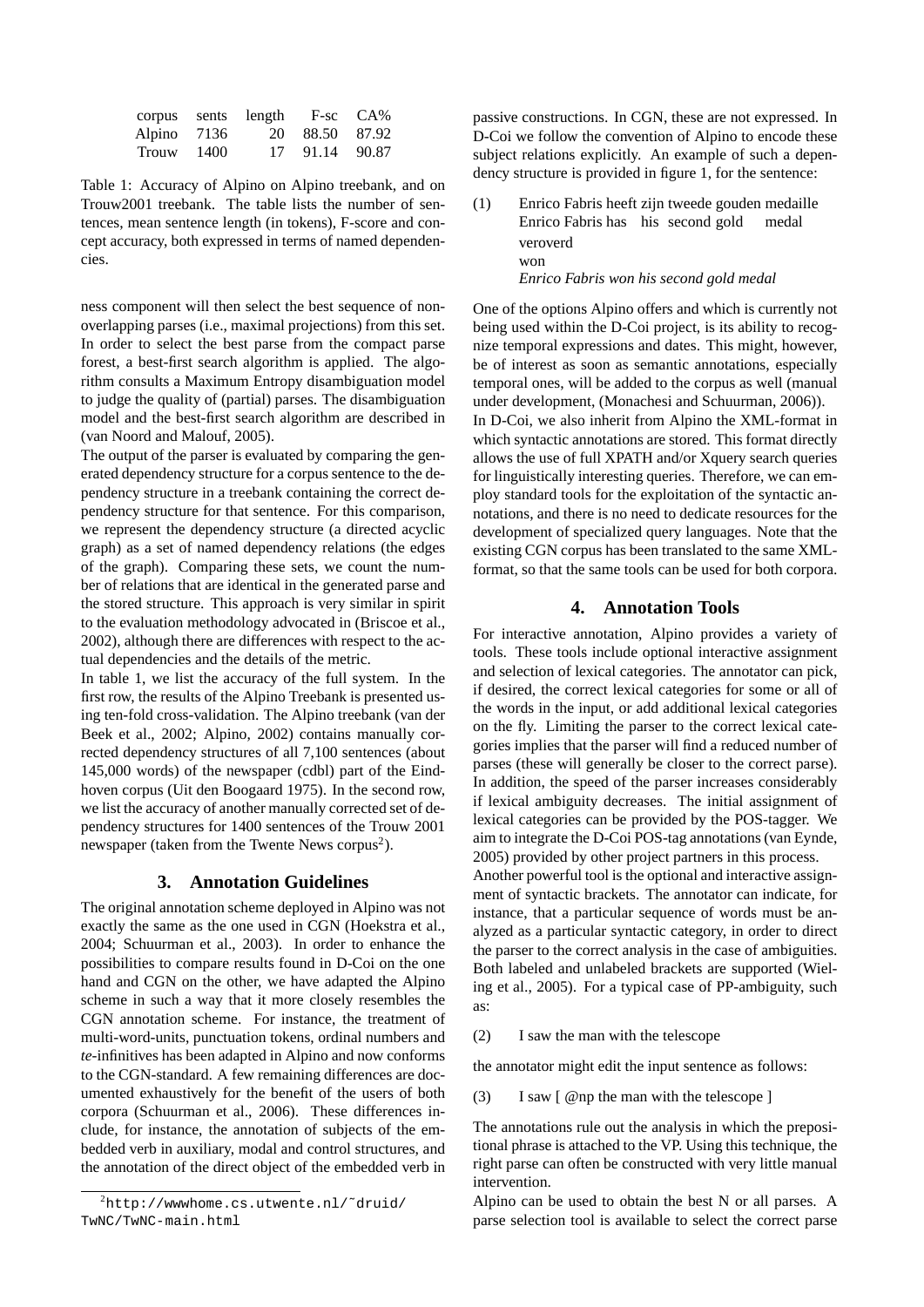

Figure 1: Example Dependency Structure

or the best parse from a potentially large set of parses without the need to consider each of these parses individually (similar to the SRI Treebanker (Carter, 1997)). In this parse selection tool, the annotator makes a number of binary decisions about particular properties of the desired parse. Based on each decision, the tool computes the remaining set of candidate parses, and reduces the number of binary decisions.

The annotator has access to the Thistle editor (Calder, 2000) for intuitive editing CGN-type dependency structures. In addition, a number of XML-based tools is available for automatic consistency checking of the annotations, for browsing the annotations, and for searching the annotations (Bouma and Kloosterman, 2002). The tools are all freely available.<sup>3</sup>

## **5. Future Directions**

One of the ultimate goals of the STEVIN-programme is the construction of a 500-million-word reference corpus of written Dutch. In a future project, called LASSY, we will provide verified syntactic annotations for at least 1 million words. In addition, we intend to provide syntactic annotations (not manually corrected) of this full 500-millionword corpus. Such a large syntactically annotated corpus is useful for a wide variety of applications in information extraction, question answering, corpus linguistics, automated ontology building, lexicography, machine translation etc. As an initial example, we consider applications in Question Answering (QA). Alpino is used as an important component of a recent Question Answering system for Dutch, called Joost (Bouma et al., 2005b). Alpino is used both to analyze the question, as well as to analyze all potential answers. In order that Joost has access to the full syntactic structure of potential answers (both for on-line and off-line search), the Alpino-system was used to parse the full text collection for the Dutch CLEF2005 Question Answering task. The text collection was tokenized (into 78 million words) and segmented into (4.1 million) sentences. Parsing this amount of text takes well over 500 CPU days.

<sup>3</sup>http://www.let.rug.nl/˜vannoord/alp/

This CLEF2005 treebank was employed both for on-line question answering, as well as off-line question answering. In the latter case, which is a case of information extraction, answers for typical questions are collected before the question is asked, giving rise to tables consisting of e.g. capitals, causes of deaths, functions of person names, etc. (Bouma et al., 2005a). It was shown that the availability of (automatically constructed) syntactic annotation improves the quality of such tables considerably. The Joost QA-system took part in CLEF2005 (monolingual QA). In this evaluation, the system found the correct answer for 49.5% of the questions, obtaining the best result for Dutch (out of 3 submissions), and the third result overall (out of 42 submissions).

Large, automatically annotated corpora are also useful for applications in corpus linguistics. Bouma, Hendriks and Hoeksema (Bouma et al., to appear) study a.o. the distribution of focus particles in prepositional phrases. Their corpus study on the basis of the CLEF2005 treebank revealed that such focus particles in fact are allowed (and fairly frequent) in Dutch, contradicting claims in theoretical linguistics. Similar techniques have been applied for the study of PP-fronting in Dutch (Bouma, 2004), the order of noun phrases with ditransitives (van der Beek, 2004), the distribution of determiner-less PPs (van der Beek, 2005), the distribution of weak pronouns, the distribution of impersonal pronouns as objects of prepositions, etc.

Very similar techniques have been integrated in other applications in information extraction and ontology building. Van der Plas and Bouma (van der Plas and Bouma, 2005b) apply vector-based methods to compute the semantic similarity of words, based on co-occurrence data extracted from the CLEF2005 treebank. The novel aspect of this work is that they define contexts with respect to the syntactic environment, rather than simple co-occurrence of words. Such syntactic contexts include verb-subject, verb-object, adjective-noun, elements of a coordination, elements in an apposition, and element in a prepositional complement. They show (van der Plas and Bouma, 2005a) that the acquired ontological information correlates with the informa